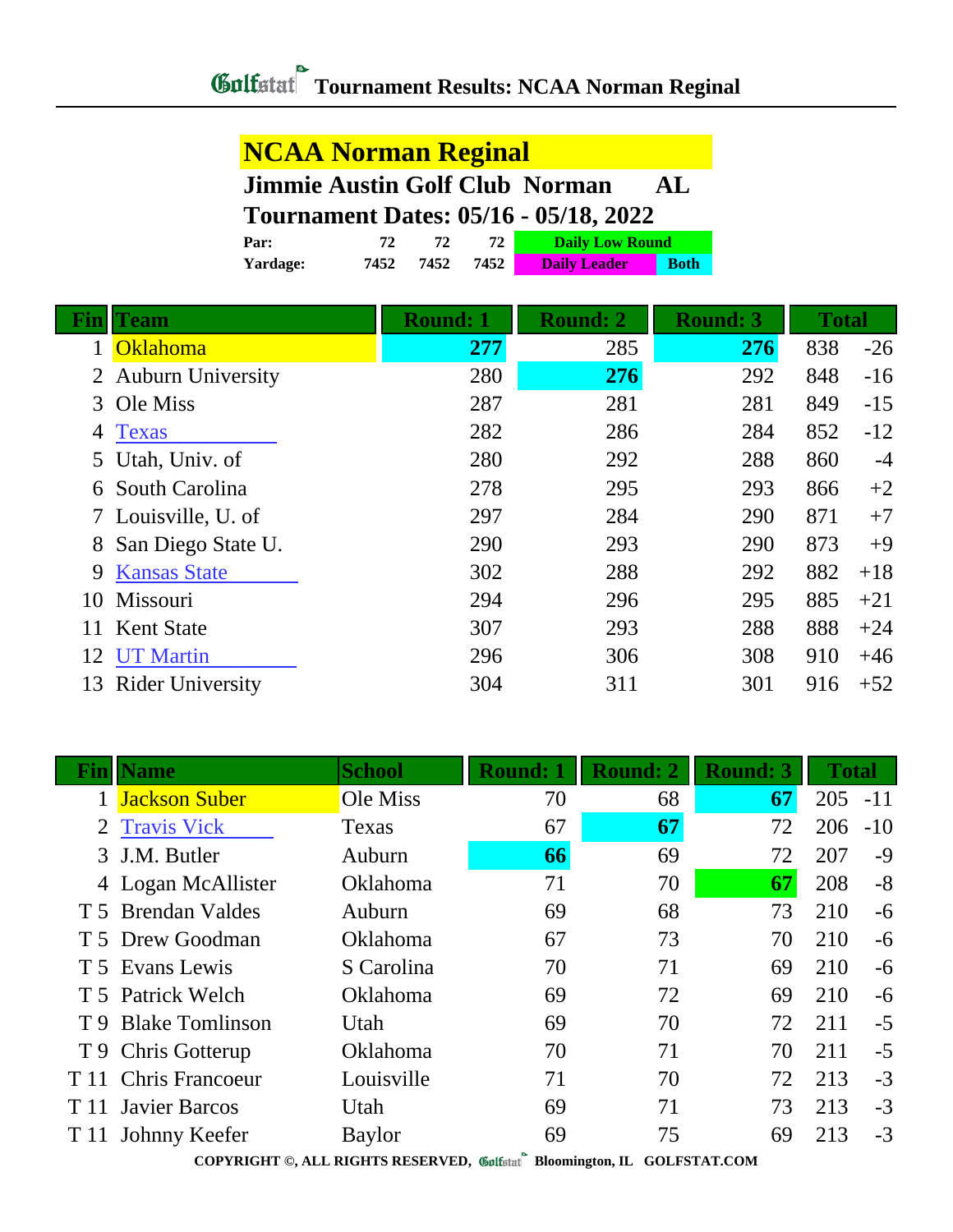# **Gulfatat** Tournament Results: NCAA Norman Reginal

|                 | <b>Fin</b> Name         | <b>School</b>     | <b>Round: 1</b> | <b>Round: 2</b> | <b>Round: 3</b> | <b>Total</b> |             |
|-----------------|-------------------------|-------------------|-----------------|-----------------|-----------------|--------------|-------------|
|                 | T 14 Evan Brown         | Ole Miss          | 74              | 67              | 73              | 214          | $-2$        |
| T 14            | Mac McClear             | Iowa              | 74              | 70              | 70              | 214          | $-2$        |
| T 14            | <b>Tim Tillmanns</b>    | Kansas St.        | 74              | 67              | 73              | 214          | $-2$        |
| T 17            | Carson Bacha            | Auburn            | 73              | 69              | 73              | 215          | $-1$        |
| T 17            | <b>Justin Hastings</b>  | SanDiegoSt        | 75              | 70              | 70              | 215          | $-1$        |
| T 17            | <b>Pierceson Coody</b>  | Texas             | 73              | 72              | 70              | 215          | $-1$        |
| T 20            | <b>Jack Gnam</b>        | Ole Miss          | 70              | 75              | 71              | 216          | $\mathbf E$ |
| T 20            | <b>Mason Nome</b>       | Texas             | 72              | 72              | 72              | 216          | E           |
| T 20            | Yu Ta Tsai              | Missouri          | 76              | 67              | 73              | 216          | E           |
| T 23            | Alex Vogelsong          | Auburn            | 73              | 70              | 74              | 217          | $+1$        |
| T 23            | <b>Parker Coody</b>     | Texas             | 72              | 75              | 70              | 217          | $+1$        |
| T 23            | Sam Murphy              | LA Tech           | 71              | 70              | 76              | 217          | $+1$        |
| T 23            | Stephen Campbell Jr.    | Oklahoma          | 74              | 72              | 71              | 217          | $+1$        |
| 27              | <b>Kye Meeks</b>        | Ole Miss          | 77              | 71              | 70              | 218          | $+2$        |
| T 28            | Jiri Zuska              | Louisville        | 75              | 69              | 75              | 219          | $+3$        |
| T 28            | <b>Ryan Hall</b>        | S Carolina        | 70              | 77              | 72              | 219          | $+3$        |
| T 28            | <b>Tristan Mandur</b>   | Utah              | 69              | 77              | 73              | 219          | $+3$        |
|                 | T 28 Zihao Jin          | SanDiegoSt        | 77              | 72              | 70              | 219          | $+3$        |
|                 | T 32 Jack Parker        | Missouri          | 71              | 75              | 74              | 220          | $+4$        |
| T 32            | <b>Nicklaus Mason</b>   | Kansas St.        | 74              | 74              | 72              | 220          | $+4$        |
|                 | T 34 Braxton Watts      | Utah              | 77              | 74              | 70              | 221          | $+5$        |
| T 34            | <b>Jonathan Xoinis</b>  | <b>UT</b> Martin  | 72              | 75              | 74              | 221          | $+5$        |
|                 | T 34 Josh Gilkison      | <b>Kent State</b> | 80              | 73              | 68              | 221          | $+5$        |
|                 | T 34 Max Kennedy        | Louisville        | 77              | 71              | 73              | 221          | $+5$        |
|                 | T 34 Nathan Franks      | S Carolina        | 72              | 72              | 77              | 221          | $+5$        |
|                 | T 34 Vicente Marzilio   | N. Texas          | 75              | 74              | 72              | 221          | $+5$        |
| T 40            | <b>Austin Devereux</b>  | Rider             | 76              | 76              | 70              | 222          | $+6$        |
|                 | T 40 Cole Hammer        | Texas             | 71              | 77              | 74              | 222          | $+6$        |
| T 40            | Jordan Gilkison         | <b>Kent State</b> | 76              | 74              | 72              | 222          | $+6$        |
| T 40            | <b>Justin Biwer</b>     | Colorado          | 72              | 73              | 77              | 222          | $+6$        |
| T 40            | Sarut Vongchaisit       | Ole Miss          | 73              | 76              | 73              | 222          | $+6$        |
|                 | T 40 Steve Sugimoto     | SanDiegoSt        | 72              | 74              | 76              | 222          | $+6$        |
| T <sub>40</sub> | <b>Will Hopkins</b>     | Kansas St.        | 75              | 73              | 74              | 222          | $+6$        |
|                 | T <sub>47</sub> Evan Vo | Auburn            | 72              | 77              | 74              | 223          | $+7$        |
|                 | T 47 Paul Conroy        | Chatt             | 74              | 76              | 73              | 223          | $+7$        |

**COPYRIGHT ©, ALL RIGHTS RESERVED, Bloomington, IL GOLFSTAT.COM**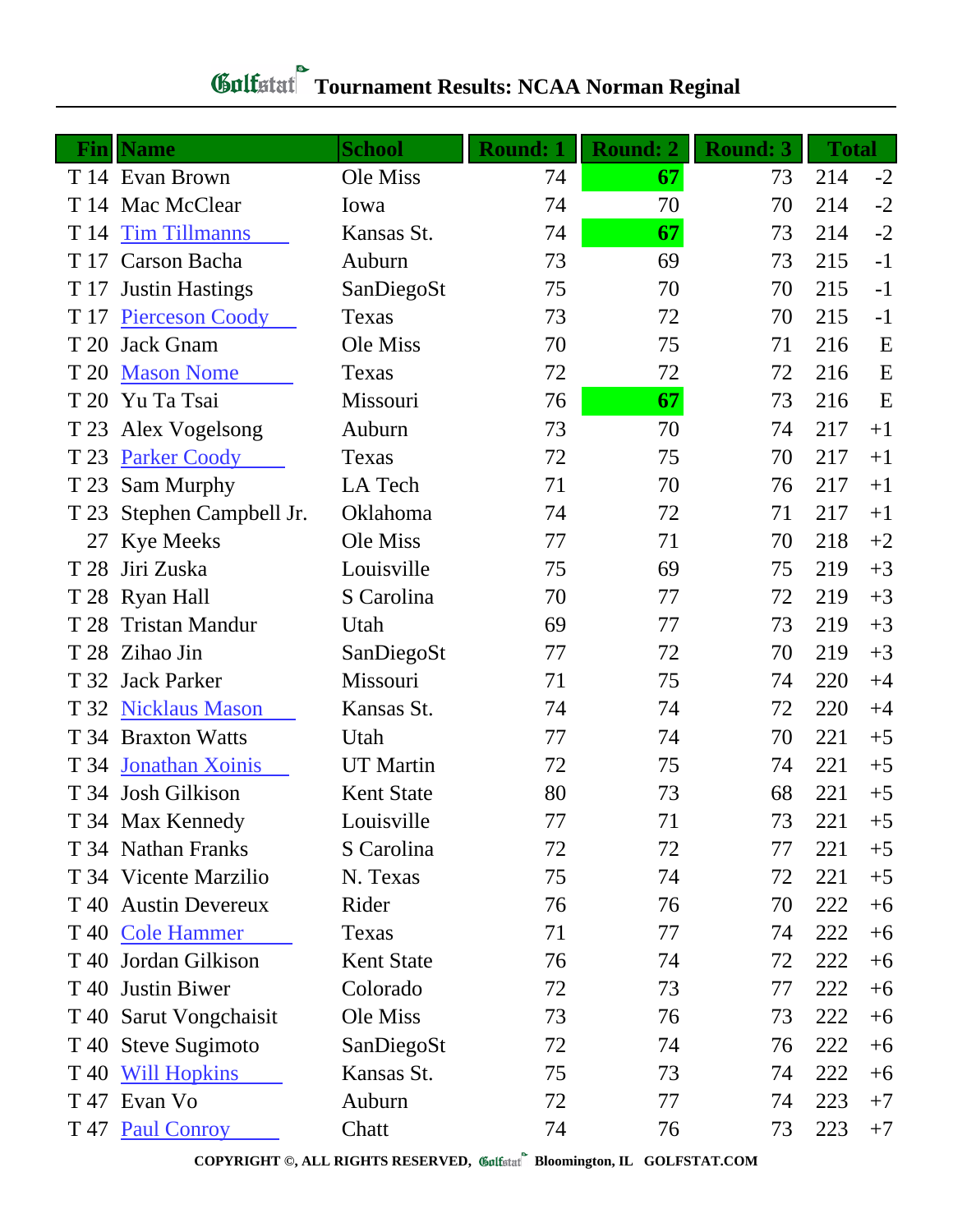| Fin             | <b>Name</b>                | <b>School</b>     | <b>Round: 1</b> | <b>Round: 2</b> | <b>Round: 3</b> | <b>Total</b> |
|-----------------|----------------------------|-------------------|-----------------|-----------------|-----------------|--------------|
|                 | T 47 Rafe Reynolds         | S Carolina        | 73              | 75              | 75              | 223<br>$+7$  |
| T 50            | Nick Tenuta                | Louisville        | 76              | 74              | 74              | 224<br>$+8$  |
| T 50            | <b>Nick Wolf</b>           | M. Tenn           | 77              | 73              | 74              | 224<br>$+8$  |
| T 52            | <b>Bryson Morrell</b>      | <b>UT</b> Martin  | 79              | 71              | 75              | 225<br>$+9$  |
|                 | T 52 Cade Breitenstine     | <b>Kent State</b> | 75              | 75              | 75              | 225<br>$+9$  |
| T 52            | <b>Michael Barnard</b>     | M. Tenn           | 73              | 77              | 75              | 225<br>$+9$  |
|                 | T 52 Youssef Guezzale      | SanDiegoSt        | 73              | 77              | 75              | 225<br>$+9$  |
|                 | T 56 Charlie Crockett      | Missouri          | 75              | 75              | 76              | $226 + 10$   |
|                 | T 56 Gene Zeigler          | S Carolina        | 66              | 80              | 80              | $226 + 10$   |
|                 | T 56 Jack Lundin           | Missouri          | 75              | 79              | 72              | $226 + 10$   |
|                 | T 56 Laurenz Schiergen     | Kansas St.        | 79              | 74              | 73              | $226 + 10$   |
|                 | T 56 Ronan Kleu            | Iowa              | 79              | 73              | 74              | $226 + 10$   |
|                 | T 61 Martin Leon           | Utah              | 73              | 77              | 77              | $227 + 11$   |
|                 | T 61 Rick Van Der Nat      | Rider             | 76              | 77              | 74              | $227 + 11$   |
|                 | T 63 Bryce Reed            | <b>Kent State</b> | 77              | 71              | 80              | $228 + 12$   |
| T <sub>63</sub> | <b>Luke O'Neill</b>        | Kansas St.        | 79              | 75              | 74              | $228 + 12$   |
| T 65            | Evan Davis                 | <b>Belmont</b>    | 80              | 74              | 75              | $229 + 13$   |
| T <sub>65</sub> | <b>Tate Chumley</b>        | <b>UT</b> Martin  | 70              | 79              | 80              | 229<br>$+13$ |
| 67              | <b>Chris Vandette</b>      | <b>Kent State</b> | 79              | 78              | 73              | $230 + 14$   |
| 68              | <b>Tommy Boone</b>         | Missouri          | 73              | 81              | 78              | $232 + 16$   |
| T <sub>69</sub> | Connor Bekefi              | Rider             | 76              | 80              | 79              | $235 + 19$   |
|                 | T 69 Louis Giovi           | Rider             | 76              | 81              | 78              | $235 + 19$   |
| 71              | Jack Urban                 | Rider             | 80              | 78              | 79              | $237 + 21$   |
|                 | <b>72 Garrett Chumley</b>  | <b>UT</b> Martin  | 78              | 81              | 79              | $238 + 22$   |
| 73              | <b>Jacob Uehlein</b>       | <b>UT</b> Martin  | 76              | 83              | 82              | $241 + 25$   |
|                 | <b>DNF</b> Pierce Grieve   | Louisville        |                 | 77              |                 |              |
|                 | DNF Puwit Anupansuebsai    | SanDiegoSt        | 70              | 82              |                 |              |
|                 | DNF Shea Lague             | SanDiegoSt        |                 |                 | 75              |              |
|                 | <b>DNF</b> Walker Franklin | Louisville        | 75              |                 | 71              |              |

# **Gulfatat** Tournament Results: NCAA Norman Reginal

|                         | Round: 1 Round: 2 Round: 3 |                             |             | - Total |
|-------------------------|----------------------------|-----------------------------|-------------|---------|
| <b>TEAM STATISTICS:</b> |                            |                             |             |         |
| <b>Average Score:</b>   |                            | 290.31 291.23 290.62 290.72 |             |         |
| Rounds Below Par:       | 6.                         |                             | $5 \quad 3$ | 14      |

**COPYRIGHT ©, ALL RIGHTS RESERVED, Bloomington, IL GOLFSTAT.COM**